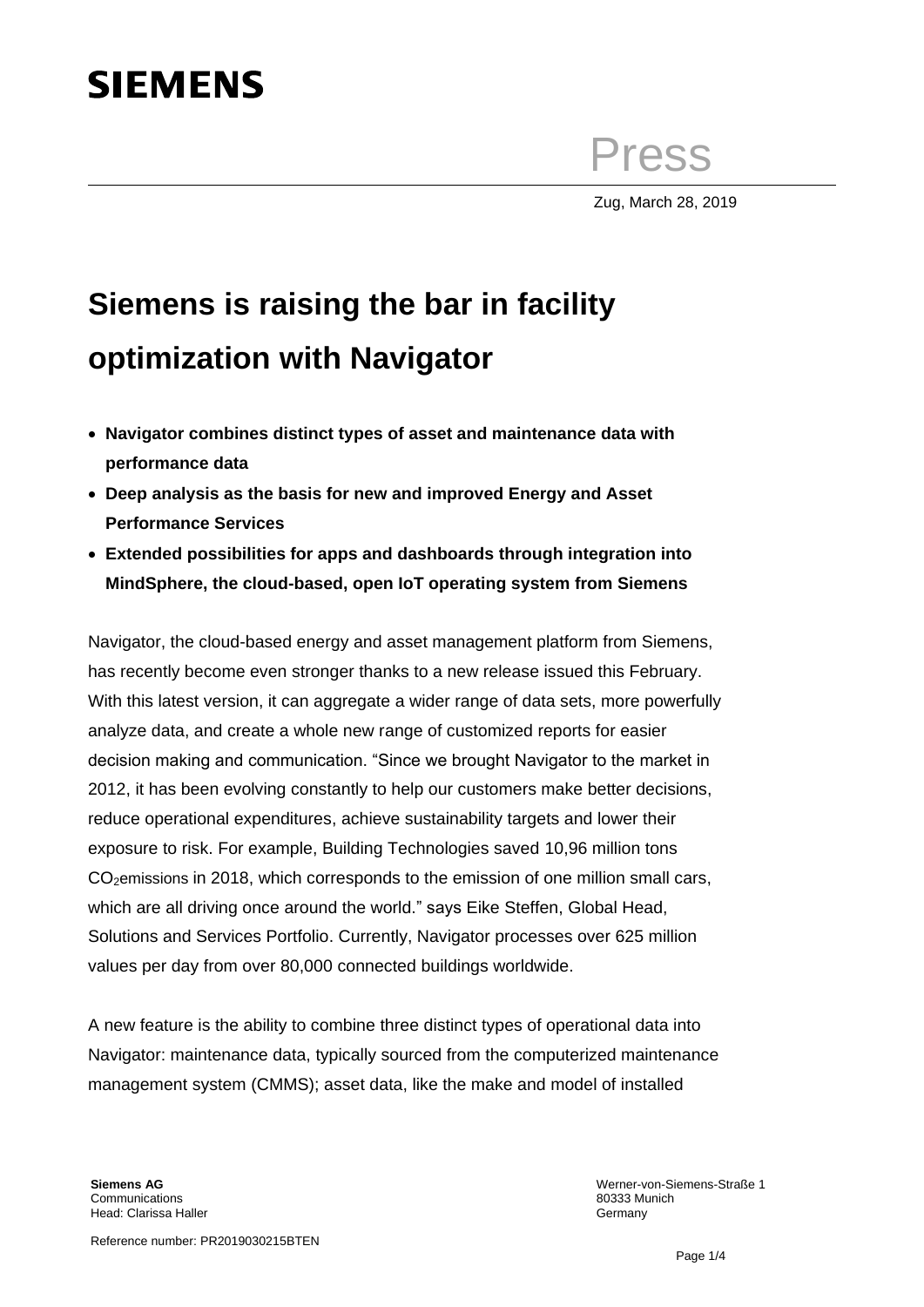**Siemens AG** Press Release

equipment, the individual parts, and service schedules; and performance data, such as comfort levels, and energy and  $CO<sub>2</sub>$  consumption.

"By connecting these disparate data sets, in sum they become more powerful. With this knowledge and the help of analytics built into Navigator, we're able to offer a wide range of services which proactively reduce maintenance and energy spending while improving building conditions and reducing the risk of equipment failures," says Peter Halliday, Global Head, Building Performance and Sustainability. As a result, a new way of managing maintenance in buildings has opened up, which Siemens covers through its Energy and Asset Performance Services offerings. With this data-driven maintenance approach, studies have shown that there is 35 to 45 percent less downtime. In addition, repair costs can sink by 45 percent, replacement costs by 35 percent and downtime costs by 10 percent. Furthermore, with Navigator maintenance efforts can be better directed. For example, when work orders are initiated, they include a list of what tools and parts are necessary to complete a job.

Another advantage is higher tenant satisfaction. Plus, asset dependability as a whole increases because root causes are addressed instead of symptoms. Finally, building operators stand to save money: with reduced operational expenditures called OPEX (Operational expenditures) for maintenance and energy consumption, and improved decision making based on actual capital expenditures called CAPEX (Capital expenditures), savings in energy and maintenance costs can amount up to 30 percent.

The data used by Navigator has even more potential, because it can also be fed via highly secure channels into MindSphere, the cloud-based, open IoT operating system from Siemens. An example of what's possible: Building data from Navigator can be paired with specific environmental data, such as for air-borne dust particles. The results are displayed in a dashboard, which operators can act upon to ensure the comfort and safety of building occupants. By leveraging the asset, maintenance and performance data from Navigator, dashboards and apps can be created, which in turn fulfills customer requests for flexible solutions.

Additionally, Siemens can now offer the ability to bring together building data with transportation data and grid data. For cities that would mean that a mayor can now make better decisions regarding the city's infrastructure through a data-driven and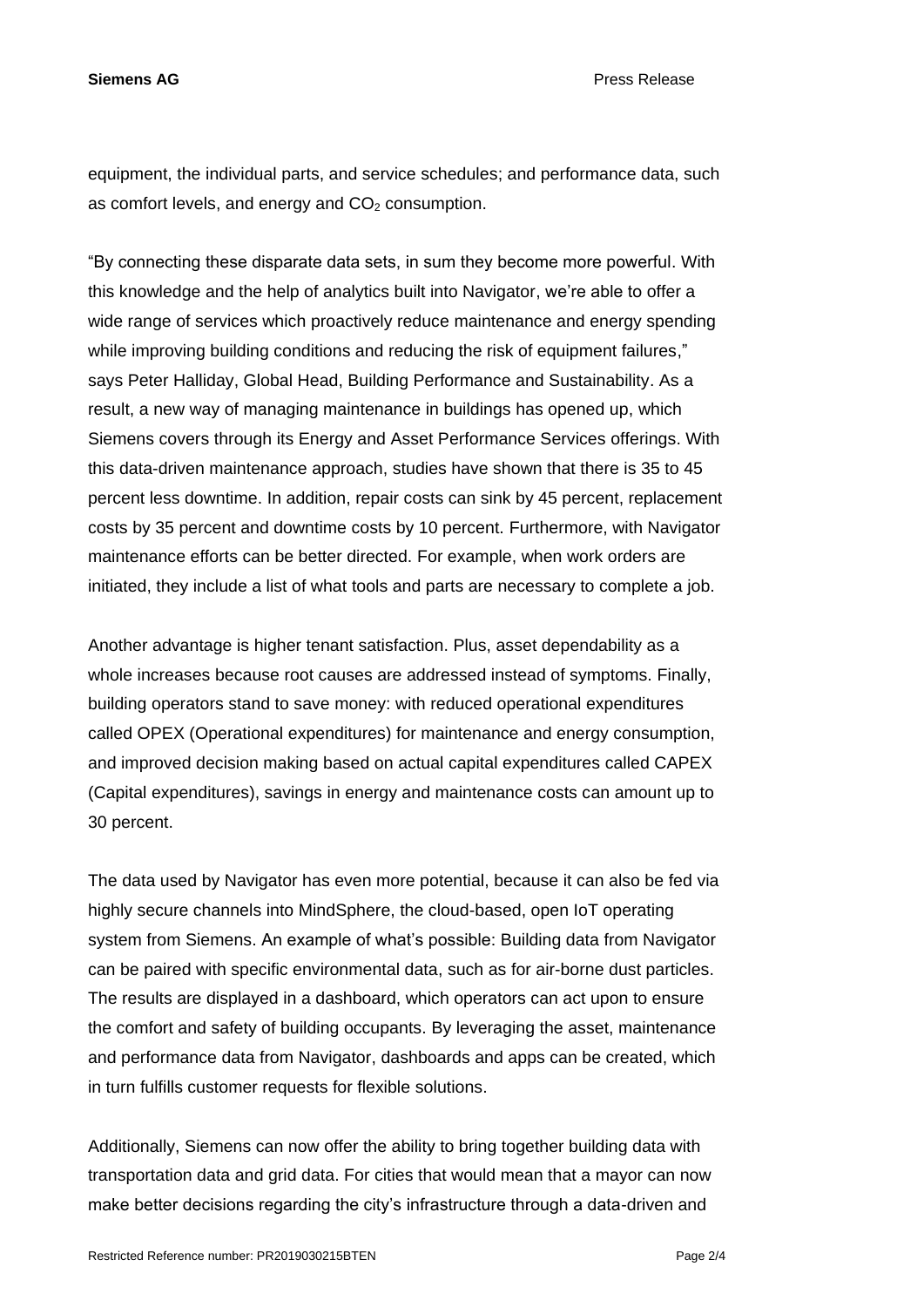comprehensive approach. As time goes on, more and more dashboards and apps will be created with MindSphere to help customers to more effectively address their core-business needs.

## **Further information:**

In a survey by independent research and consulting firm Verdantix, Siemens was recently ranked as the no. 1 preferred brand for software and services that optimize energy, maintenance and facility operations. Find out more here: [https://www.siemens.com/global/en/home/products/buildings/contact/smart-building](https://www.siemens.com/global/en/home/products/buildings/contact/smart-building-technology-global-survey-2018.html)[technology-global-survey-2018.html](https://www.siemens.com/global/en/home/products/buildings/contact/smart-building-technology-global-survey-2018.html)

Four new Energy and Asset Performance Services are available and can be combined or customized for a tailored approach to any building. They are:

- CloudFIMs (Cloud Facility Improvement Measures)
- CloudOps (Cloud Operations)
- Maintenance Strategy Analysis
- Predictive Maintenance Analytics

More information is available here:

[https://new.siemens.com/global/en/products/buildings/services/manage-asset](https://new.siemens.com/global/en/products/buildings/services/manage-asset-performance.html)[performance.html](https://new.siemens.com/global/en/products/buildings/services/manage-asset-performance.html)

Total Energy Management is a comprehensive approach to energy services and projects that ensures you consume only the energy that is absolutely necessary; purchase energy at a fair price; generate and store energy on-site; and continuously improve through data-driven analysis. Find out how Navigator is enabling Total Energy Management:

[https://new.siemens.com/global/en/products/buildings/energy-sustainability/total](https://new.siemens.com/global/en/products/buildings/energy-sustainability/total-energy-management/analyze-to-optimize.html)[energy-management/analyze-to-optimize.html](https://new.siemens.com/global/en/products/buildings/energy-sustainability/total-energy-management/analyze-to-optimize.html)

MindSphere connects products, plants, systems and machines to harness the wealth of data generated by the Internet of Things (IoT) with advanced analytics. Find out more:

<https://new.siemens.com/global/en/products/software/mindsphere.html>